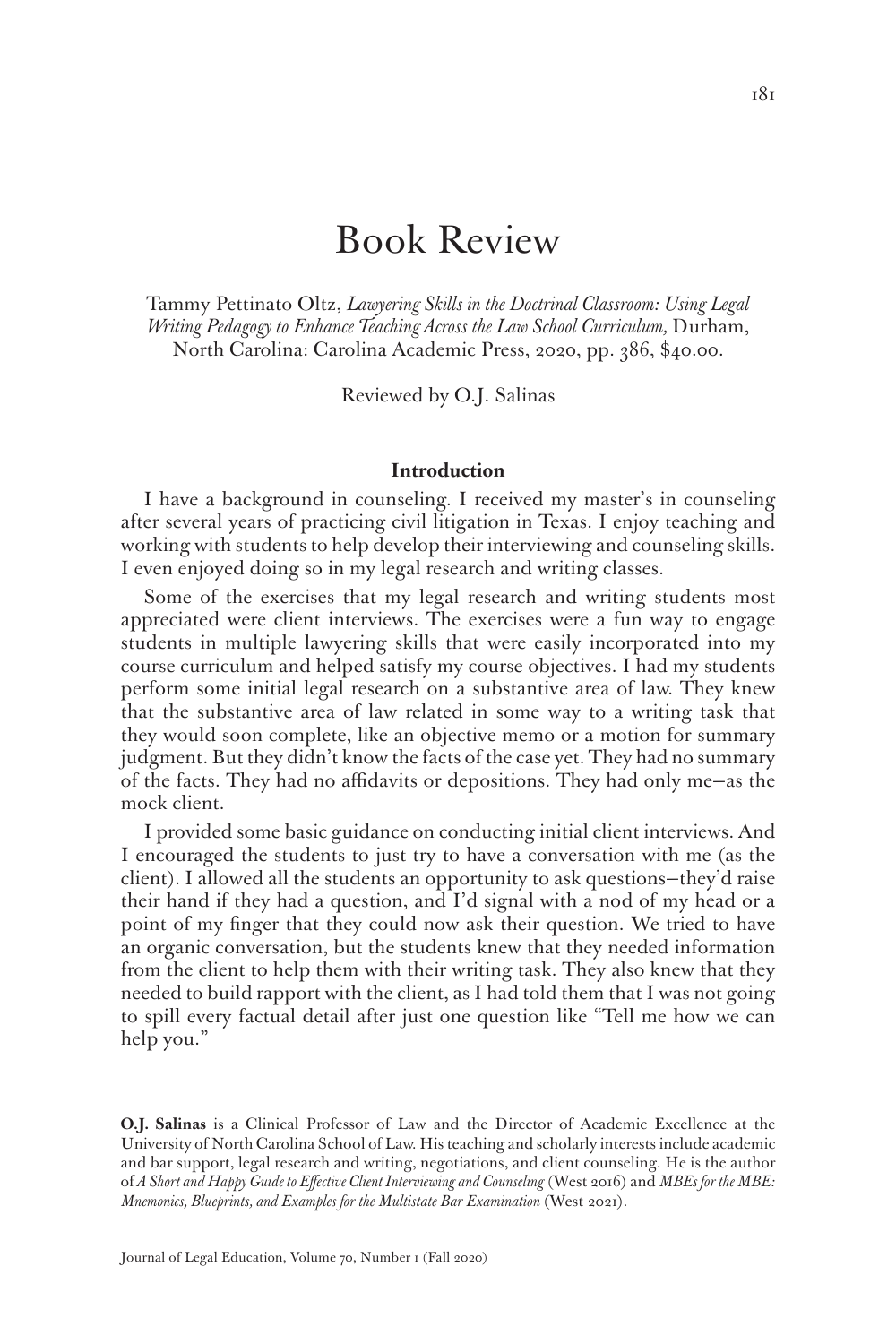So, the students got some general information about me and my potential claim, and then they used some of their legal research to direct the interview toward more specific questions that they felt they needed answers to. Students used the information they received from the client interview to further build their legal research, and then the client revisited the classroom later to obtain some legal advice. Students soon realized that they were generating an outline for their writing task as they conducted the interview. They were having to discuss the relevant rules with the client and identify how such rules applied to the client's case. These experiential exercises helped the students develop not only interviewing and counseling skills, but also a plan for what they wanted to say for their writing tasks. The students and I felt these exercises were winwin situations.

## **All Law Faculty Work with Legal Doctrine, and All Law Faculty Can Incorporate Experiential Skills in Their Courses**

I've worked at the University of North Carolina School of Law ("UNC") since 2011. I started teaching primarily in UNC's 1L legal research and writing program. I taught two sections of our Research, Reasoning, Writing, and Advocacy courses ("RRWA") per semester. Fall RRWA focuses on objective writing and state court law. Spring RRWA focuses on persuasive writing and federal law. Both experiential courses provide extensive individual and group feedback to students on the essential lawyering skills that students will use during their summer jobs and in their professional careers.

When I first started teaching at UNC, Craig T. Smith was the assistant dean of the Writing and Learning Resources Center, a center that houses UNC's legal research and writing and academic excellence programs.1 Craig is still the assistant dean of the Writing and Learning Resources Center, and he has been serving as the associate dean of academic affairs since July 1, 2021.

Craig has often encouraged folks to use the phrase "podium faculty" to distinguish faculty who teach traditional so-called "doctrinal" courses from faculty who teach skills-based courses, like legal research and writing. Craig often says that it is more appropriate to focus on *how* someone teaches a law school class than on *what* class a professor teaches. Podium faculty primarily teach near a podium in front of the class, and they often engage their students using the traditional Socratic dialogue. Faculty teaching skills-based courses, on the other hand, tend to engage students in a variety of ways to help the students better understand the law and experience what lawyers do in practice.<sup>2</sup> Both types of faculty work with legal doctrine.

- 1 I started directing the Academic Excellence Program in 2017. As Director of Academic Excellence, I oversee academic support programming for all UNC law students and graduates. I now primarily teach upper-level courses focused on preparing students for the bar exam, as well as courses focused on negotiations and client counseling.
- 2 The majority of UNC's doctrinal professors do engage students in more ways than just the Socratic dialogue. We have had many professors engage students with methods and assignments similar to those described in this book pre-pandemic. But more and more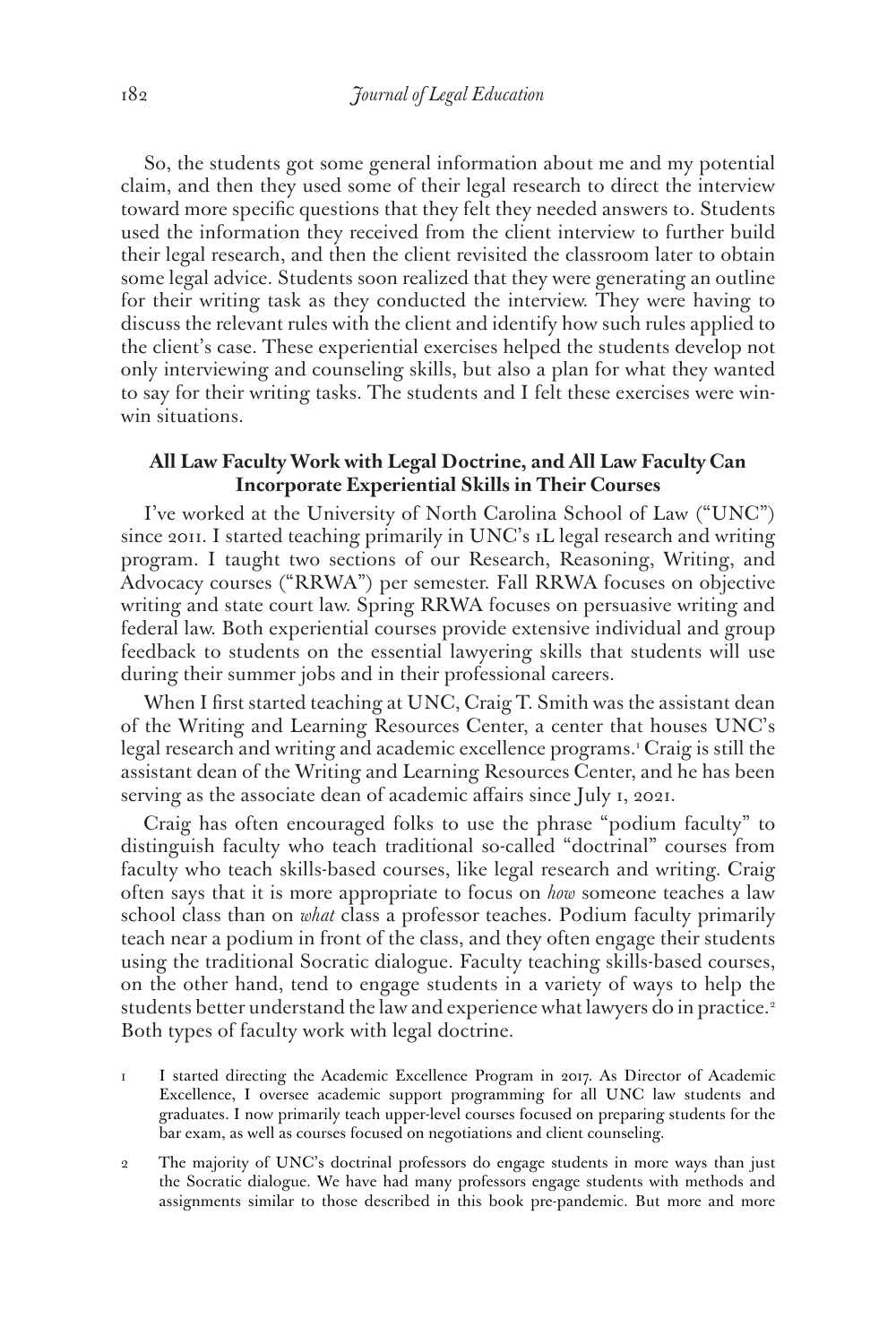Even though they may not be considered doctrinal professors, faculty teaching skills-based courses still work with legal doctrine. It's not as if skillsbased courses are in some vacuum totally isolated from the law. Legal writing assignments have students research and apply legal doctrine to a set of facts. Client interviews often have students orally explain how legal doctrine applies to a real or mock client's case. Negotiations often have students trying to resolve a legal dispute outside of the courtroom.

The American Bar Association formally acknowledges the importance of "professional skills" and requires that law graduates take at least six credits focused on experiential learning.3 Each of these skills-based courses and others integrate the skills that lawyers do in practice with legal doctrine. But integration of skills and doctrine is not limited to skills-based courses. Doctrinal faculty can integrate professional skills in their courses to better facilitate their students' learning and engage their students in the type of skills that they will be doing as practicing lawyers.

Tammy Pettinato Oltz's book *Lawyering Skills in the Doctrinal Classroom: Using Legal Writing Pedagogy to Enhance Teaching Across the Law School Curriculum* provides an outline for doctrinal professors who want to integrate professional skills in their courses. Oltz credits a message on the Legal Writing Institute group e-mail list for partially inspiring her to edit the book. As Oltz recalls, "Someone had posted a question asking for suggestions regarding the best way to hold student conferences, a staple of legal writing classrooms."4 As a former legal research and writing professor, Oltz had incorporated a variety of experiential and skills training in her family law class, such as negotiations and drafting exercises. But she hadn't incorporated individual student conferences. As she read the various responses relating to individual student conferences and the legal writing classroom, Oltz had a bit of a "lightbulb" moment that individual conferences and other pedagogy traditionally used in the legal writing classroom could help her and others in teaching doctrinal classes.

faculty throughout the country are doing so now. Perhaps, the pandemic and the transition to remote teaching helped open the eyes of faculty to looking at teaching the law and assessing whether a student understands and can practice the law in different ways. This is the type of progress that I suspect the authors of the Carnegie Report wanted to see in legal education. *See* William M. Sullivan et. al., Educating Lawyers: Preparation for the PRACTICE OF LAW (2007).

<sup>3</sup> *ABA Standards and Rules of Procedure for Approval of Law Schools §§ 302, 303(a)(3), 314*, American Bar Association (2021), https://www.americanbar.org/content/dam/aba/administrative/ legal\_education\_and\_admissions\_to\_the\_bar/standards/2020-2021/2020-21-abastandards-and-rules-chapter3.pdf. ABA Interpretation 302-1 identifies "professional skill" as including "interviewing, counseling, negotiation, fact development and analysis, trial practice, document drafting, conflict resolution, organization and management of legal work, collaboration, cultural competency, and self-evaluation."

<sup>4</sup> Tammy Pettinato Oltz, Lawyering Skills in the Doctrinal Classroom: Using Legal Writing Pedagogy to Enhance Teaching Across the Law School Curriculum xv (2020).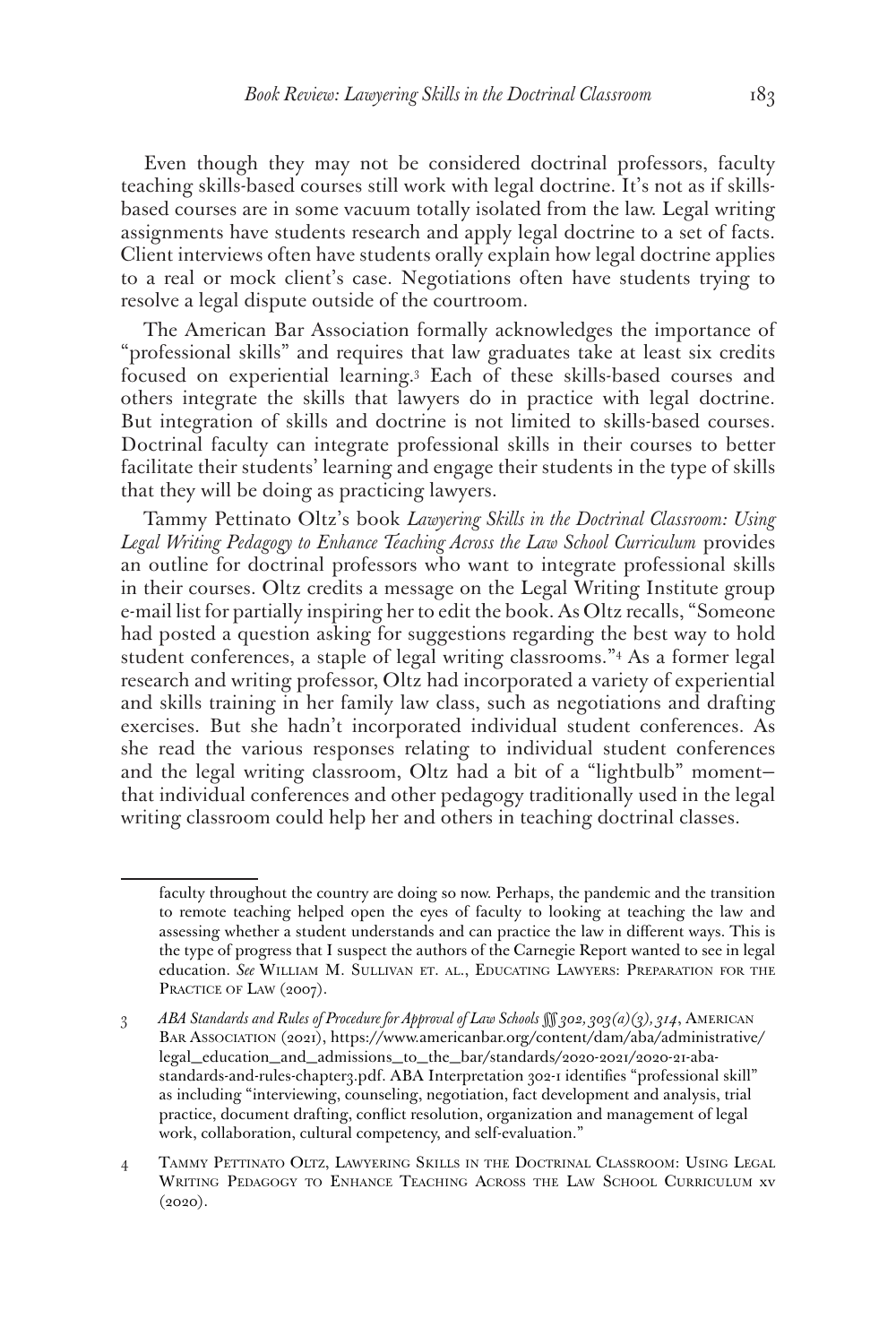Now, many of us are members of various academic group e-mail lists. We receive e-mails after e-mails, many of which include insightful and creative thoughts that can help us in our teaching and scholarship. Unfortunately, we are often too busy to appreciate the multiple e-mails that we receive. Oftentimes, we—at best—quickly skim some of our messages before deleting or archiving them.

Many of us should be glad that Oltz didn't skim through the message on legal writing student conferences too quickly. She has gathered work from an impressive group of contributors who provide timely and concrete examples of how to incorporate legal writing pedagogy in traditional doctrinal classes.

The book is nearly 350 pages long, and it is divided into four key parts. Each part highlights various strengths in the pedagogy taught by legal writing and other skills faculty. Each part also provides helpful resources for doctrinal professors to incorporate lawyering skills into their courses. As skills professors often do in the classroom, the book not only tells doctrinal professors what they can be doing in their classroom to better engage students, but also *shows* doctrinal professors what they can do as well.<sup>5</sup>

## **Part I: Exploring Teaching Methods**

In "Exploring Teaching Methods," the first part of the book, contributors Molly Fergusson, Jane Bloom Grisé, Charles R. Calleros, Aliza M. Milner, Jennifer Rosa, and Jennifer E. Spreng set the stage for the importance of engaging law student learners using methods that are typical of legal writing pedagogy, including the use of storytelling, visual aids, and group work.

Fergusson's chapter highlights how learning the stories behind the litigation outlined in a traditional doctrinal casebook helps students better understand the cases they read and the relevant rules associated with those cases. "When we hear stories, we are not passive listeners; we are active participants. We identify with the people in the stories, we react to what we hear, we empathize, we feel things. What we experience, we tend to remember.<sup>"6</sup>

Calleros' chapter continues to encourage the use of storytelling and other common pedagogies associated with legal writing in traditional casebook courses. In his chapter, Calleros describes his decision to write a contracts textbook that incorporates legal writing pedagogy because he found most firstyear casebooks "as excessively focused on law at the expense of fact analysis."7 He highlights incorporating a staple of legal writing pedagogy—giving students multiple opportunities for formative assessment—as a motivating factor to create his problem-based contracts textbook.

- 5 The strongest parts of this book are the multiple example assignments, rubrics, and ideas for future projects that the contributors share with the reader. These tools for incorporating lawyering skills in doctrinal classes are highlighted throughout the book, either as chapter appendixes or within the chapters themselves.
- 6 Lawyering Skills in the Doctrinal Classroom, *supra* note 4, at 3.
- 7 *Id.* at 46.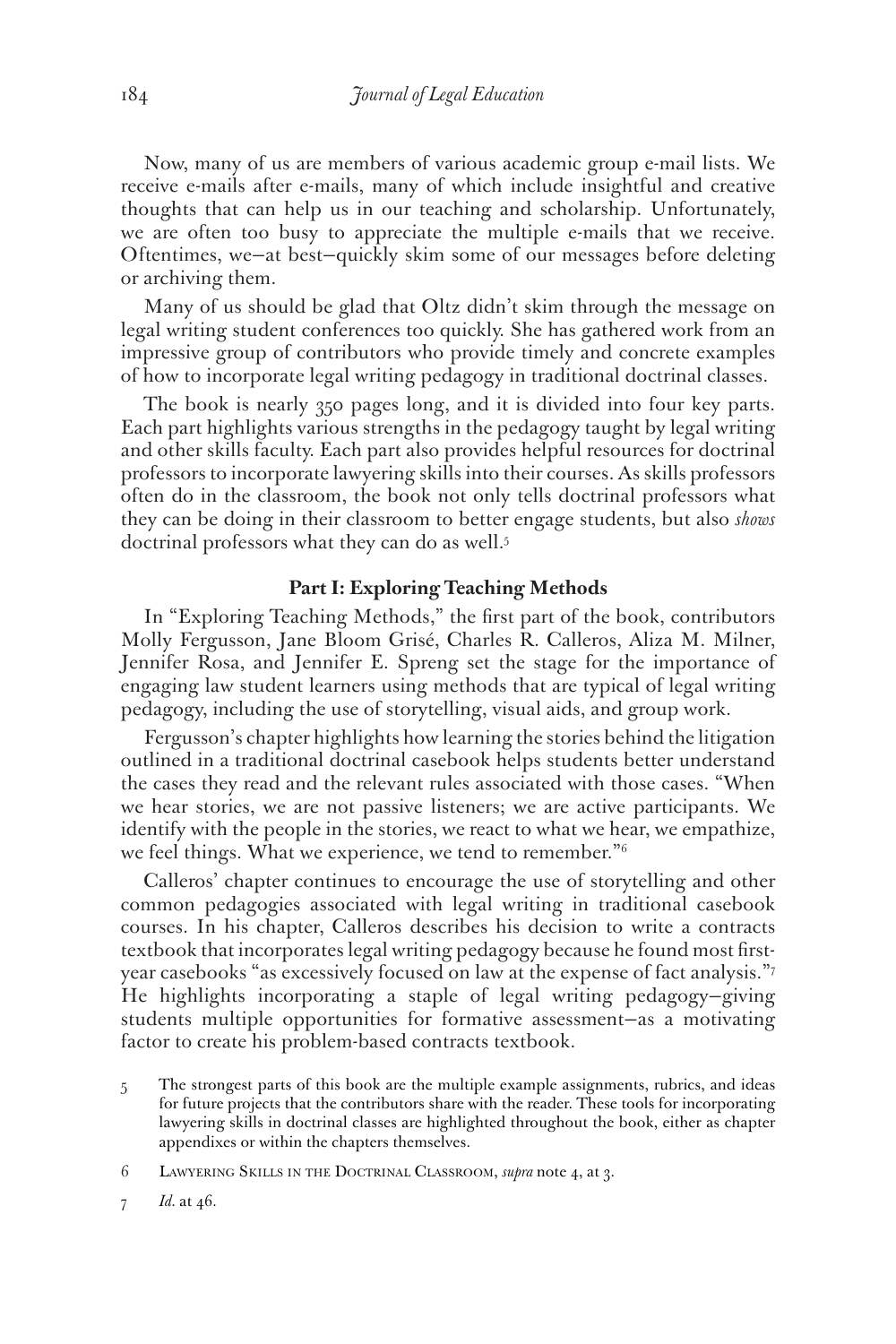The rest of Part I continues to highlight pedagogies common in legal writing classrooms and offers helpful suggestions to engage students in the doctrinal classroom. Grisé describes her positive experience with having students use clip art and visual images to help them better understand and explain legal concepts or important case information. Rosa highlights the benefits of collaborative and cooperative group work, and Milner identifies three steps to increase the reading fluency of students in doctrinal and experiential classes. Last, Spreng describes "anchoring" doctrinal course instruction to trial and appellate court pleadings and memorandums to help students "construct knowledge they are more likely to retain, retrieve, and transfer to new settings, like the bar examination and practice."8

#### **Part II: Legal Writing in the Doctrinal Classroom**

In Part II, "Legal Writing in the Doctrinal Classroom," contributors Linda H. Edwards, Sherri Lee Keene, Anthony Johnstone, Christine L. Jones, Tessa L. Dysart, and Meg Penrose examine ways that the writing process and legal writing assignments can facilitate law school learning in doctrinal classes.

Edwards acknowledges the struggle that many professors of doctrinal courses face when deciding to incorporate such practical skills as legal writing in their courses. As Edwards describes, professors of doctrinal courses may feel that they are "[v]ery busy" or "have precious little syllabus time."9 They may feel ill-equipped or unwilling to learn the type of skills needed to be effective teachers of assignments that focus on experiential learning and practical skills. Or they may fear not being able to handle the F-word that legal writing faculty constantly and dependably use to help their students improve their professional skills—feedback. Edwards effectively quashes some of these misconceptions by encouraging doctrinal professors to use about five minutes of their classroom time to engage students in small parts of the writing process, like rule construction and forms of legal reasoning—not necessarily to improve the students' legal writing, but "to double-check and deepen doctrinal learning."10

Part II of the book continues with other specific examples on how to incorporate legal writing assignments into doctrinal classes. Johnstone encourages using mini-briefs or mini-moots as a way to break the "divide between the understanding of legal doctrine and the exercise of lawyering skills." $\mathbb{I}^n$  He highlights the limitations of the traditional doctrinal classroom as heavily focused on edited cases and final exam essays.<sup>12</sup> He emphasizes that law students can benefit from skills training in doctrinal courses just as

- 9 *Id.* at 107.
- 10 *Id.* at 108.
- 11 *Id.* at 137.
- 12 *Id.* at 138.

<sup>8</sup> *Id.* at 82.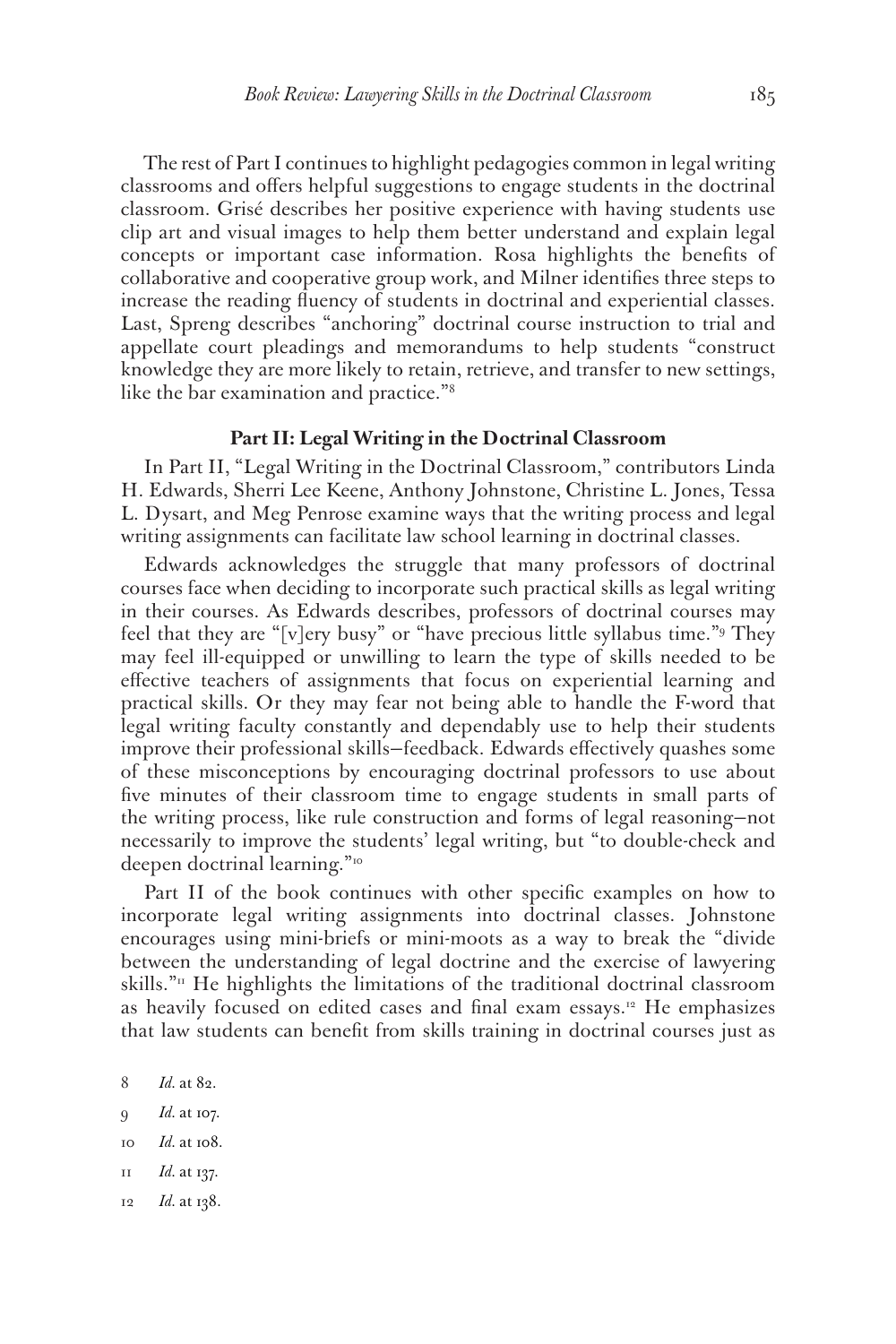"[l]awyers achieve outcomes for their clients by integrating research analysis and writing with a practical understanding of relevant law."<sup>13</sup>

The theme of mini-briefs and mini-moots continues in Part II with Keene, Jones, Dysart, and Penrose discussing their experiences in incorporating legal writing assignments in their criminal law, constitutional law, and federal courts courses. Whether through editing assignments, reviewing different genres of legal writing, or writing substantive and reflective papers, these contributors' students were engaged "outside of the Socratic box"14 by being allowed to "assume the attorney role" instead of being passive readers of appellate judicial opinions.15 As Keene notes, having students assume the role of an attorney in a doctrinal class writing assignment helps "students learn first-hand that their understanding of the law is integral to their success as advocates." As students "improve their writing, they must often improve their understanding."<sup>16</sup> And if the written assignments demonstrate that the students' understanding of the substantive law falls short of a professor's expectations, the professor can help fill in the gap during the Socratic dialogue. In this way, writing assignments in the doctrinal classroom provide students an opportunity to assess their understanding of the material while also giving professors the opportunity to assess their delivery and teaching methods.

## **Part III: Transactional Drafting and Other Skills**

In Part III, "Transactional Drafting and Other Skills," contributors Adam N. Eckart, Claire C. Robinson May, Cynthia D. Bond, Tenielle Fordyce-Ruff, and Hugh M. Mundy continue to highlight the benefits that students receive from doctrinal courses that are not solely focused on the traditional casebook method. As May notes, clients and legal employers expect new attorneys to do more than simply think like lawyers. They expect new attorneys to know "how to work as lawyers" as well.<sup>17</sup> New attorneys must "hit the ground running"<sup>18</sup> but, as the contributors highlight, the traditional law school curriculum that separates doctrinal and skills courses can limit how fast and far our new attorneys can run.

The contributors provide helpful sample assignments and descriptions of their experiences with incorporating drafting and other transactional skills into doctrinal courses. May describes her experience co-teaching a trusts and estates course that integrated document drafting with learning of the substantive law "to enhance both student understanding of core concepts and preparation for

- 13 *Id.* at 137.
- 14 *Id.* at 194.
- 15 *Id.* at 128.
- 16 *Id.* at 129.
- 17 *Id.* at 223.
- 18 *Id.* at 224.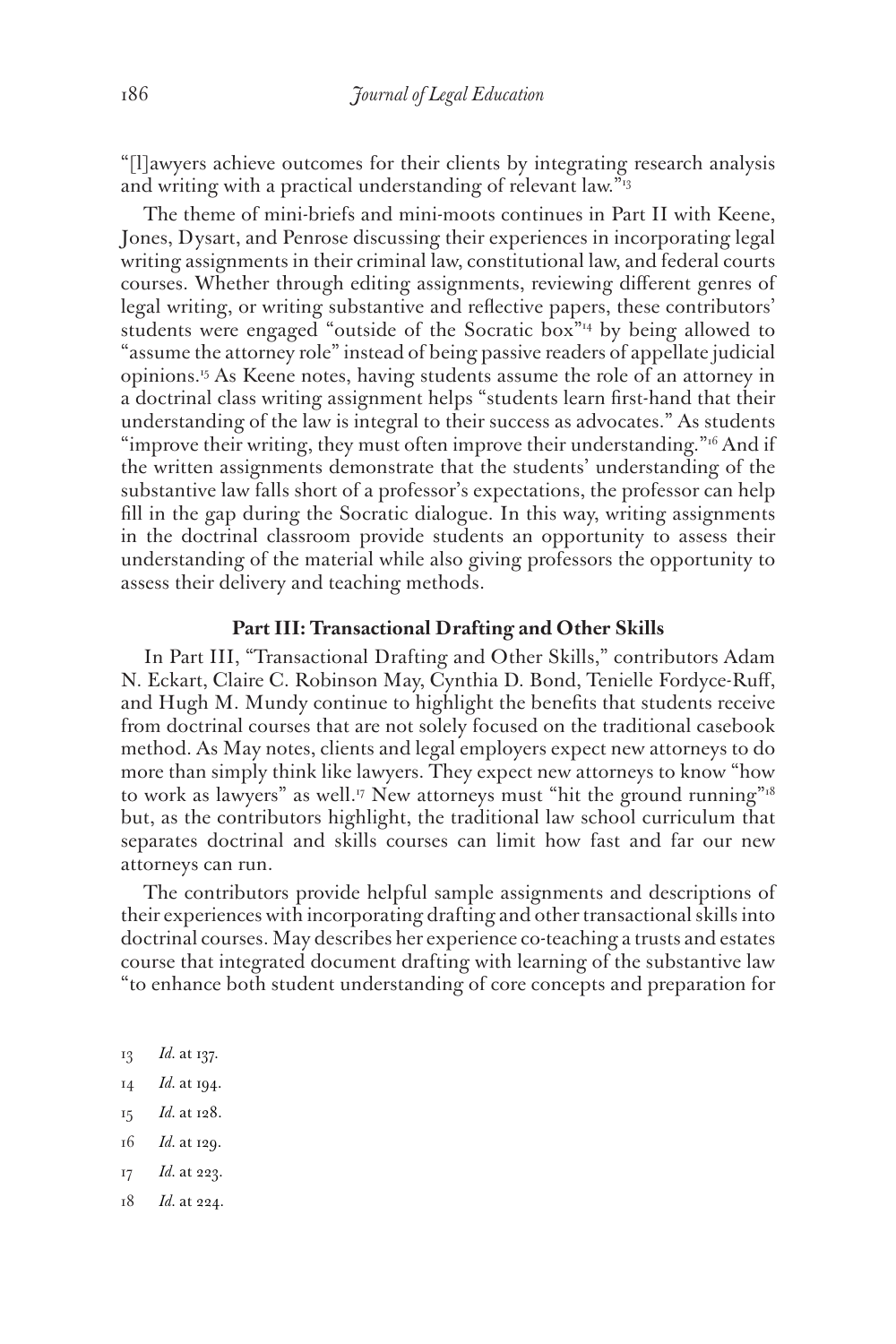legal practice."19 Bond discusses ways she has incorporated training of such skills as mediation, research, oral arguments, and document review in her family law class to "broaden learning, deepen student engagement, and create a more dynamic classroom."<sup>20</sup> Mundy explains the benefit of introducing the narratives of pro bono clients into the 1L doctrinal curriculum to help students recognize that lawyers "pair abstract principles with narrative fluency to offer sound legal advice to a client."<sup>21</sup> Eckart identifies several projects that professors teaching within the 1L doctrinal curriculum can assign to their students that can help them better understand the substantive material, but also counter the disproportionate exposure that 1Ls receive to litigation. As Eckart notes, "Without knowing it, students are disproportionately exposed and therefore predisposed—to careers in litigation due to the nature of the first-year law school curriculum. Accordingly, 1L students quickly become rising 2Ls without having seen a transactional problem, thinking about the common objectives of a client and a counterparty, or drafting a transactional legal document or provision."<sup>22</sup>

Part III of the book also provides several helpful ideas to incorporate legal research into doctrinal courses. Fordyce-Ruff highlights the use of research assignments in doctrinal classes to help alleviate the "growing dissatisfaction with the legal research skills of new attorneys among employers" as well as the growing dissatisfaction with the "lack of connection between doctrine and research" among law students.<sup>23</sup> As Fordyce-Ruff notes, "Effective research requires noticing nuances in cases, statutes, and other sources; sifting through various sources to determine which law governs a problem; and evaluating how the law applies to specific client's facts."<sup>24</sup> Providing research assignments for doctrinal classes can "help students master the skills most necessary to succeed in doctoral courses: critical reading, rules synthesis, identifying rule structure, and factual analysis."25 It can also help doctrinal professors "better prepare students for their chosen profession."26

### **Part IV: Lessons in Assessment**

Part IV of the book focuses on assessment. Contributors Jamie R. Abrams, Victoria J. Haneman, and Joan M. Rocklin highlight ways that doctrinal courses can incorporate formative assessment not only to help satisfy the ABA

 *Id.* at 225. *Id.* at 258. *Id.* at 278. *Id.* at 209. *Id.* at 260. *Id.* at 261. 25 *Id.* 26 *Id.*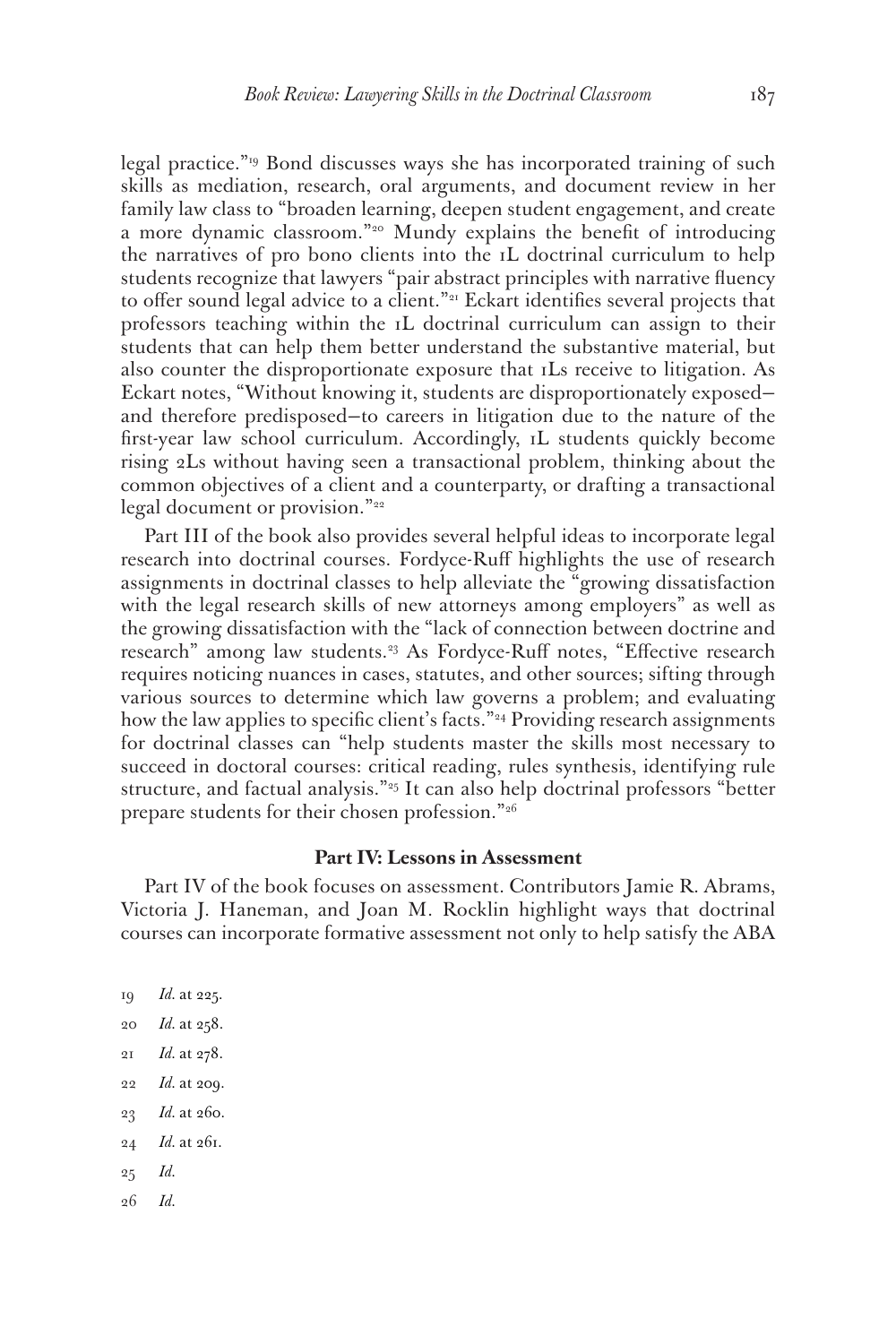assessment requirements, $27$  but also to help students better prepare for their final exams, bar exam, and practice of law.28 The contributors discuss ways that doctrinal professors can incorporate exam preparation throughout their courses with smaller writing assignments that are keyed to legal issues that may be tested on their final exams. As Haneman notes, "There is a disconnectedness from the learning process implicit in hiding the ball for the sake of hiding the ball, without ever pausing to assess whether the ball has indeed been found."<sup>29</sup> The contributors provide useful examples and resources to help students and professors identify when the ball has been found and when additional guidance is needed to find the ball.

Abrams discusses her experience with "deconstructing" old final exams in her torts and family law classes. As part of the deconstructing exercise, students get to interview a mock client from one of her old final exams. The students then use the fact pattern from the interview throughout the semester to practice issue spotting and legal analysis. As the doctrinal course covers the issues in class, the students revisit the fact pattern and write short e-mail analyses to the client explaining how the law applies to the client's case for those issues. This exercise "embeds exam preparation organically in the course" while also providing "soft, collaborative, formative assessment" that students can use and grow from before the cumulative final exam.<sup>30</sup>

Haneman continues to emphasize the benefit of formative assessment and highlights her use of free-writing exercises in her tax, business associations, and wills, trusts, and estates courses. The goal of Haneman's formative assessment free-writes is simple: to assess a "student's ability to synthesize black letter law on a narrow topic."31 As she explains, "Many doctrinal courses involve classroom discussion at a relatively high level of abstraction, but a respectable performance on the course summative assessment (or the bar exam, for that matter) is not driven by the same level of abstraction. Blending the theoretical with the practical, it is useful to assess whether the students are synthesizing

- 27 *See* Sullivan et. al., *supra* note 2, at 24. ABA Standard 314 states that a "law school shall utilize both formative and summative assessment methods in its curriculum to measure and improve student learning and provide meaningful feedback to students."
- 28 As someone who works with and counsels students on academic and bar support, I particularly appreciated Part IV of the book. Law students, especially 1Ls, often wait to prepare for final exams until the end of the semester—which likely is too late for many of them. Exam preparation should be done early and often by students *and* their doctrinal professors. We should all give students multiple opportunities to understand what they will be expected to produce on their final exams *before* their final exams. This can give students the opportunity to seek appropriate interventions when they are not learning what they need to learn for the final exam, and it gives professors the opportunity to periodically adjust their teaching to help maximize student learning.
- 29 Lawyering Skills in the Doctrinal Classroom, *supra* note 4, at 309.
- 30 *Id.* at 294–95.
- 31 *Id.* at 313.